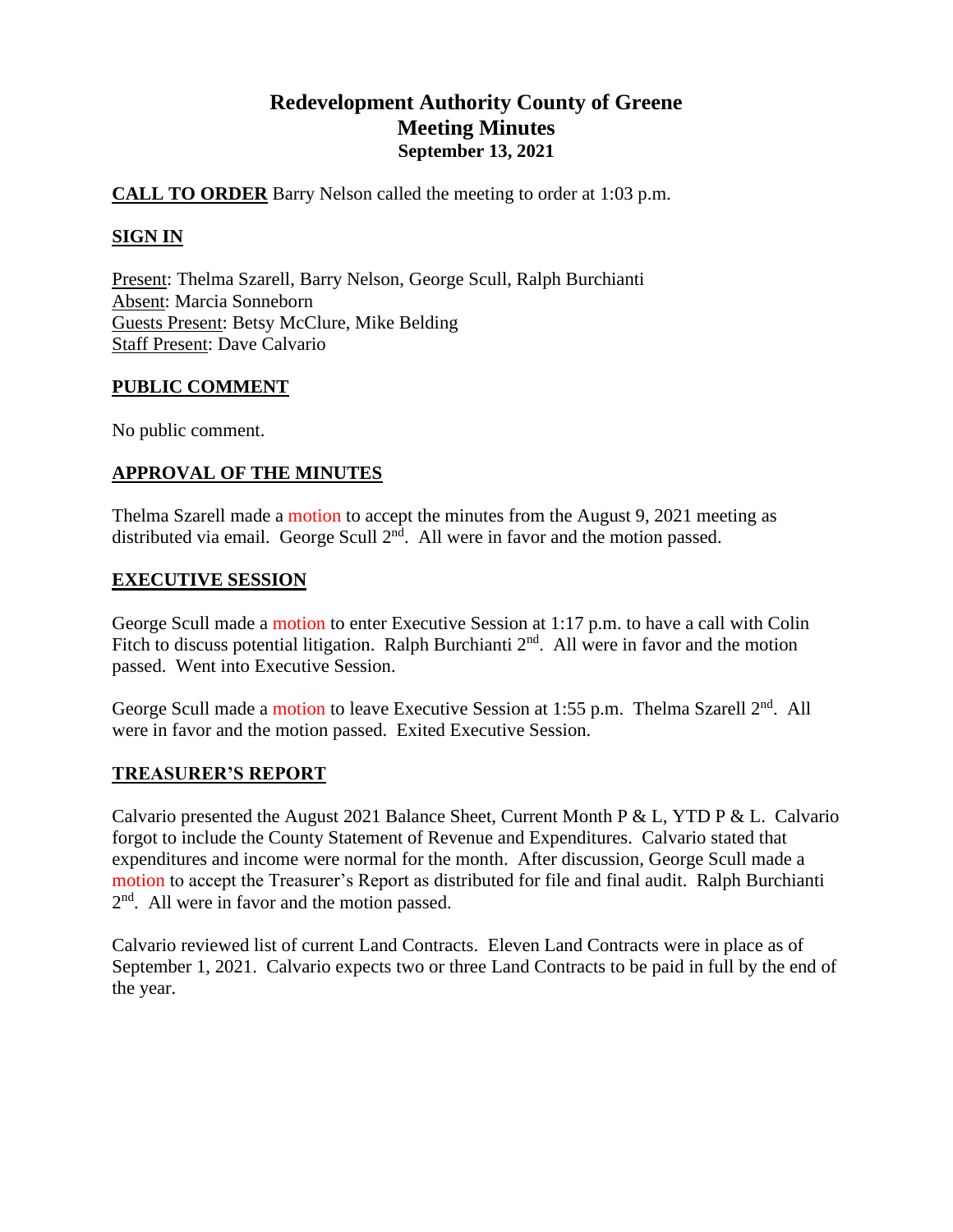# **OLD BUSINESS**

### **Properties for Sale**

Floral Shop, asking \$89,000. Sales Agreement with Nonprofit Development Corporation to sell for \$60,000 signed, and hand-money received in March 2021. Company is doing title search and closing date has been extended. Solicitor for Nonprofit Development Corporation looking into Federal Tax Liens against Jay Gardner personally and if they are tied to the Floral Shop.

23 Wood Avenue, Nemacolin is For Sale. Asking \$45,000. No showings. Home was finished in September 2020.

323 5th Ave, Crucible is For Sale. Asking \$81,500.

324 5<sup>th</sup> Ave, Crucible is For Sale. Asking \$83,900. Signed Sales Agreement with Don and Joyce Davis and hand-money received in March. Approved for USDA mortgage. Appraisal was to be done on Monday, September 13.

263 4th Ave, Crucible is For Sale. Asking \$86,400. Listed with Rick Kalsey, but not on MLS. Offer received and will be reviewed under New Business.

193 S. Washington St and 9 W. Lincoln St, Waynesburg, vacant land. Tim Frye, Prompt Quality Painting, agreed to purchase for \$23,000. Title issue with 9 W. Lincoln St. Colin Fitch is working on obtaining a Quit-Claim Deed from previous owner, Christopher A. Stanko Byrne.

### **Nineveh Heights**

2018 PHARE grant of \$800,000 received to build homes in Nineveh. After evaluating, project is not doable due to cost per lot. Discussed additional land CNX might consider donating in Jefferson/Crucible for residential developments. Reviewed preliminary lot layout concept for area under consideration. After discussion, Calvario will meet with Rich Cleveland to see if developers can be recruited since Harshman has proposed 34 lots. A grant modification will need to be submitted to PHARE. RUNNING OUT OF TIME TO USE GRANT.

#### **Tax Assessment Appeals**

Tax Assessment Appeals on 40 Wood and 46 School. Petition filed in Greene County Court of Common Pleas on both properties. No date for hearing. Clerk of Courts informed Colin Fitch there is a back log of cases with only one Judge. Meeting held September 8 with: three Commissioners, Jeff Marshall, Lou Lewis, Gene Grimm, George Scull, Marcia Sonneborn (on phone), and Dave Calvario. After meeting, Mike Belding submitted a DRAFT for a solution. Board reviewed DRAFT and instructed Colin Fitch to respond to Mike's letter.

Submitted Tax Assessment Appeal on 215 2<sup>nd</sup> ST, Clarksville (Pitt Gas). Reassessed from \$19,060 to \$34,740 (82% increase). Hearing scheduled for September 28. Colin Fitch will send Assessor's Office stating that we will not attend hearing since litigation is on-going regarding assessment issues.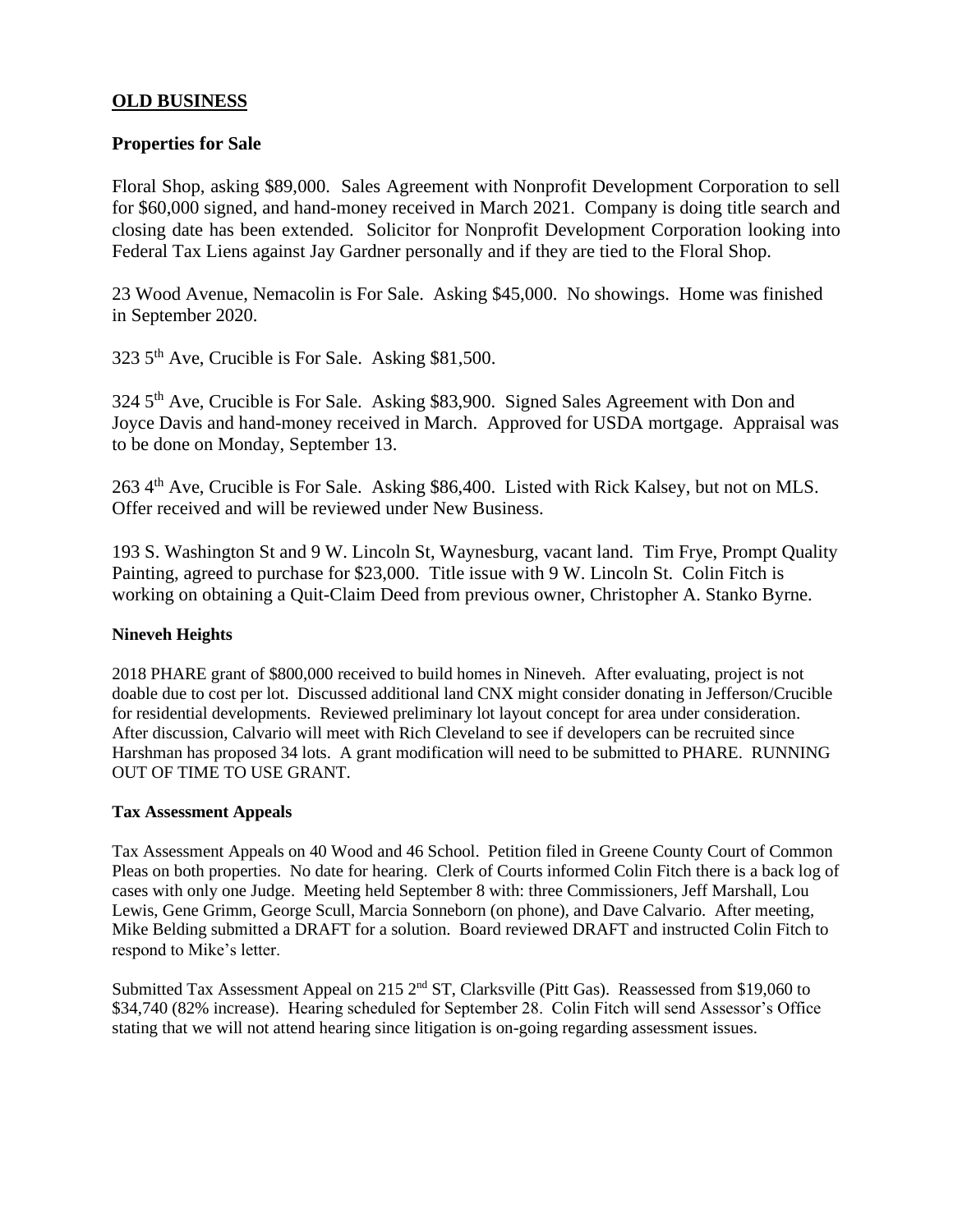### **Old Rogersville School Development**

Two modular homes ordered. Do not expect delivery until October. Foundation walls for crawl space are in place. An oversized 1-car garage will be built for each home. Homes will be craned on crawl space. Must go through Greene County Planning Commission because it is considered a sub-division.

### **Review of Homes in Rehab Inventory**

- 1. 141 North St, Rices Landing. Completed.
- 2. 64 Diaz and 17 Wood, Nemacolin.
- 3. 124 2nd St, Clarksville (Pitt Gas).
- 4. 82 C St, Clarksville (GI Town). Half of duplex to renovate. Other ½ of duplex is rented.
- 5. 295  $5<sup>th</sup>$  Ave, Crucible. Tim Guesman doing sweat equity on some repairs. Tim's desire is to purchase home from RDA.
- 6. 363 Nazer St, Waynesburg.

\*Too many homes in rehab inventory with no Working Supervisor? Consider selling to responsible people/contractors?

### **Title Issues with Properties Purchased at Judicial Sales**

Title issues from properties purchased at Judicial Sales are being addressed: 46-47 School St, Clarksville, 401 N. Market St, Carmichaels, 114 Bliss Ave, Nemacolin, 141 North Ave, Rices Landing, and 9 W. Lincoln St, Waynesburg. Plan is to do title search on all properties purchased at Judicial Sales.

### **Data on History of RDA Properties, Presented by George Scull**

George Scull gave an overview and will have homes in categories soon.

# **46-47 School St, Clarksville**

Was under Land Contract. Repair to bathroom still needed.

### **RDA Long-Term Planning Meeting**

Will be held on Wednesday, October 13, 9-12 noon, 2<sup>nd</sup> Floor Conference Room. Calvario will work on draft of agenda.

### **NEW BUSINESS**

- 1. Reviewed LIPCs expiring in 2021.  $54 \text{ 1st}$  Ave, Crucible scheduled for closing soon with Welcome Home Finance; 63-64 C St, Clarksville has been in touch with Blueprints and are completing mortgage application; 126 A St, Clarksville approved for USDA loan.
- 2. John and Kathy McNay contacted RDA and are interested in donating 154 E. Greene St, Waynesburg to the RDA. Too large of a home for RDA. Pictures distributed. Calvario spoke with neighbor who owns two houses next door and he is interested in purchasing the home from the RDA at an appropriate price. After discussion, Ralph Burchianti made a motion to have a firm Sales Agreement with Ben McCracken to purchase the home for \$10,000 from the Redevelopment Authority if the Redevelopment Authority receives the home as a gift from the McNay's with a free and clear title. Thelma Szarell 2<sup>nd</sup>. All were in favor and the motion passed.
- 3. Discussed selling price of 141 North Ave, Rices Landing. Reviewed CMA prepared by Rick Kalsey. After discussion, George Scull made a motion to set the selling price at \$99,900. Ralph Burchianti 2<sup>nd</sup>. All were in favor and the motion passed.